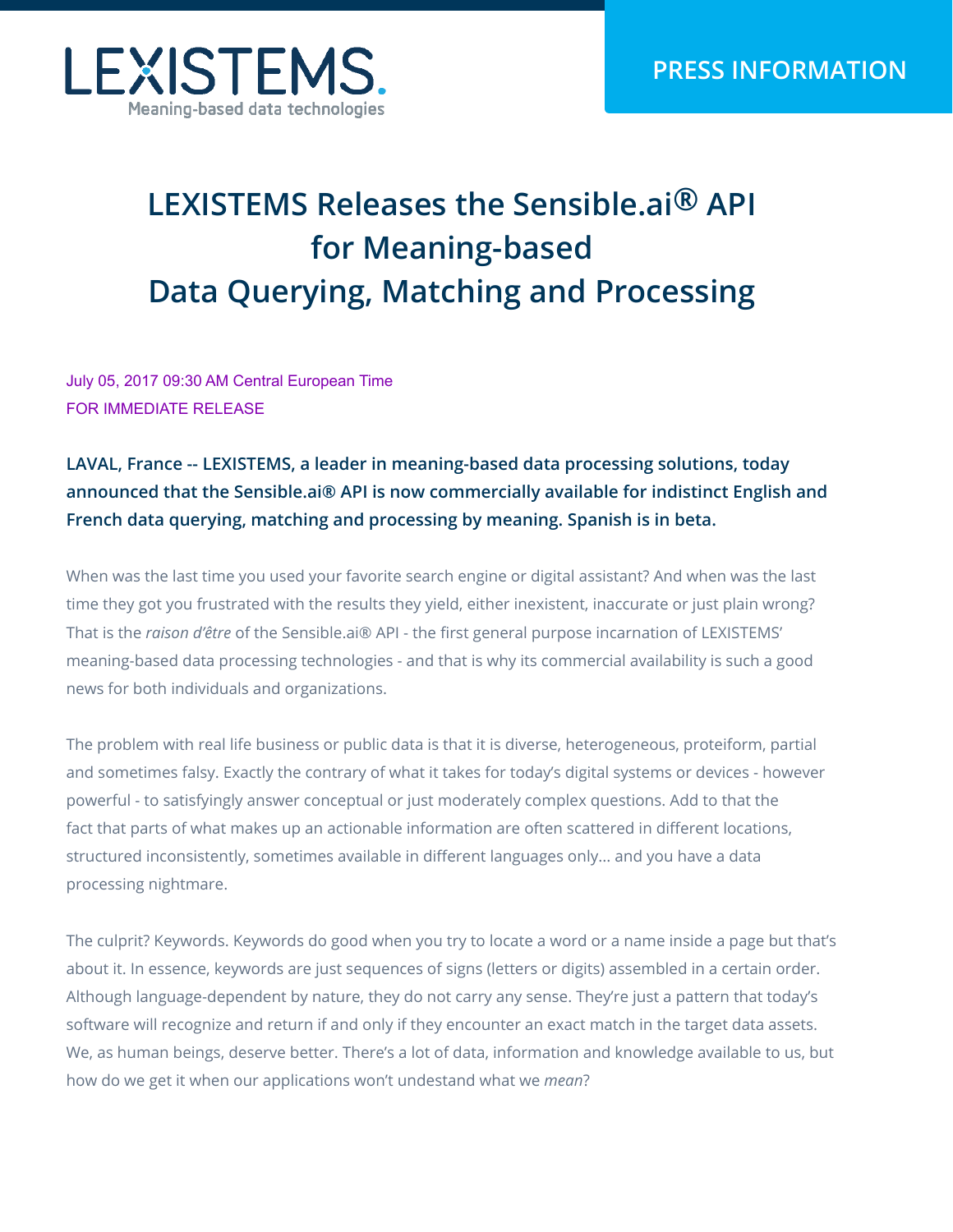

*Enter* LEXISTEMS' Sensible.ai®, an API (Application Programming Interface) that, with just a few lines of code, gives any application the ability to fetch, connect, extract and otherwise process data by meaning, just like we humans do every day in our personal and professional lives. It is the next evolution of our digital civilization and LEXISTEMS makes it happen today.

"*Given the extent of the promise, given its truly disruptive character, Sensible.ai may sound pretty hard to sell...*" said Marie Granier, LEXISTEMS CEO and Co-founder. "*But it only takes a few minutes to show any audience, whatever their data-science literacy, what a difference a Sensible.ai-powered app makes compared to keywordsor intents+entities-based systems. What we do is set up two screens or phones side by side, one with any famous application or search engine that people use on a daily basis and the other one with the equivalent "mockup" based on Sensible.ai. And we let people play with both, we let them ask both the same questions, their own questions, whatever the topic, general of professional. Usually, the feedback is quite warm! End users are excited by the possibilities, executives see the potential value and profits to get out of it...*"

Until now, parts of the Artificial intelligence and Natural Language Processing technologies that compose the Sensible.ai® API have been used for different purposes in the data or IT departments of several global companies. Use cases include a customer facing web app capable of answering legal questions on a wide variety of matters (civil, injury, insurance, commercial...), an intranet system to extract data from heterogeneous sources to produce compound insights for the optimization of financial services, an expert system to determine medical alert cases from patient files and responses to follow-up applications... In one other case, some of the technologies included in the Sensible.ai® APi are used to allow set-top boxes users to ask questions to their TV, via the remote's microphone or keypad, about the topic of the on-going program - a documentary for instance during which viewers would like to know more about what is shown or said.

"*Now the availability of our technologies in a single, general purpose packaged and fully extensible API will significantly broaden their reach"* said Frédéric Milliot, LEXISTEMS' CTO and other Co-founder. *"For simple business needs like efficient data querying, for industrializing heterogeneous knowledge analysis or for more complex cases like matching data available in different languages, Sensible.ai delivers. It is simple to add to any Web, mobile, VR/AR, IoT or kiosk application, it scales at will in volume and functionality, it can be consumed à la* carte *and it is very, very secure. As a developer I must say that it is not absolutely perfect, there is still room for improvement and work at our labs for the years to come - it's kind of the last mile to perfection - but the level of performance is considerably higher and the results disruptively better than with the tools we all use today.*"